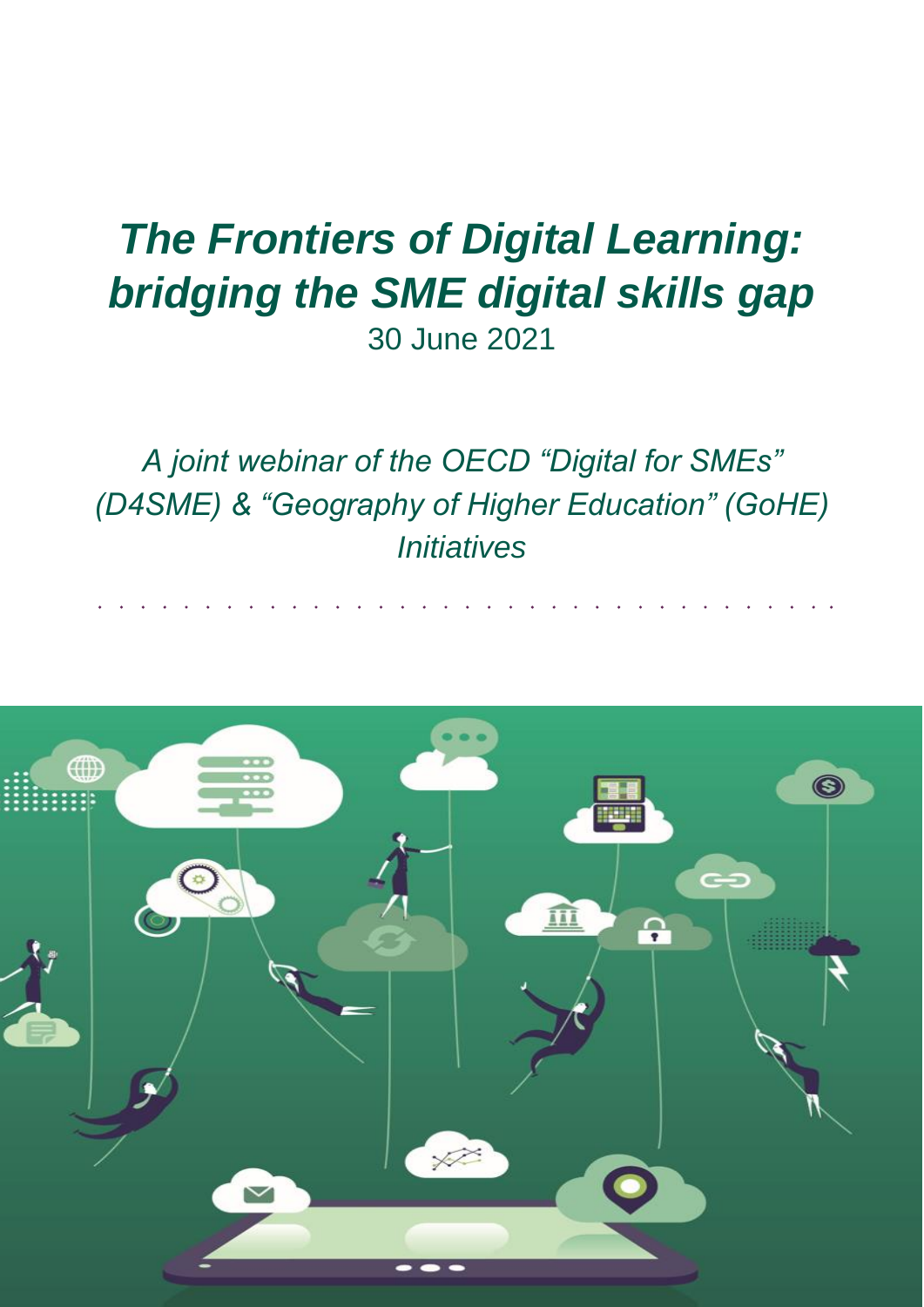### **Event and attendance**

The D4SME & Geography of Higher Education webinar on **The Frontiers of Digital Learning: bridging the SME digital skills gap** was held virtually on 30 June 2021. It gathered over 135 participants from 44 countries – including representatives from 24 Ministries of OECD countries, 13 public agencies (including SME agencies), 14 business associations and chamber of commerce, 21 business representatives from SMEs and corporate, 9 International Organisations and 26 Universities and Educational Institutions.

## **Background**

**Life-long learning systems are critical to improve availability and access of digital skills to SMEs, in all regions and cities.** The OECD report on [The Digital Transformation of SMEs](https://eur02.safelinks.protection.outlook.com/?url=https%3A%2F%2Fwww.oecd-ilibrary.org%2Findustry-and-services%2Fthe-digital-transformation-of-smes_bdb9256a-en&data=04%7C01%7CMarco.BIANCHINI%40oecd.org%7Cf1a6153181a14bcd4ecf08d93bc00dc2%7Cac41c7d41f61460db0f4fc925a2b471c%7C0%7C1%7C637606518325414985%7CUnknown%7CTWFpbGZsb3d8eyJWIjoiMC4wLjAwMDAiLCJQIjoiV2luMzIiLCJBTiI6Ik1haWwiLCJXVCI6Mn0%3D%7C2000&sdata=aHQQeaUOyWMxkJLeDXfS2bHiEiRLzusUx6GYM5Xtx4Y%3D&reserved=0) highlights that the digital skills gap is one of the greatest barriers to SME digital adoption. Due to size and resource constrains, many small firms are more dependent on their ecosystem and networks to access the relevant skills to transform their business models to be digital, and accordingly be more productive, sustainable and resilient. SMEs have to be aware about their needs in terms of digital skills and proactive in reaching out to their ecosystem and networks to up-skill, re-skill, or externalise digital functions.

**Actions are needed to help SMEs access digital skills within their ecosystems and close the digital skills gap.** Higher education institutions, governments, large firms and technology practitioners can work together to develop practical and innovative digital learning for SMEs. Proximity among these actors can facilitate collaboration, but proximity alone it is not enough. Impactful digital learning is achieved when stakeholders from private and public sectors and education institutions have the skills, capacity and resources to implement an effective lifelong learning system.

### **The D4SME and the GoHE Initiatives**

The "**Digital for SMEs**" Global Initiative (D4SME) is a multi-stakeholder dialogue engaging governments, large and small businesses, industry experts and associations on how to enable all SMEs to seize the benefits of digitalisation.

The "**Geography of Higher Education**" (GoHE) aims at understanding how Higher Education Institutions (HEIs) are generating value for their surrounding communities and networks.

These initiatives are led by the **OECD Centre for Entrepreneurship, SMEs, Regions and Cities** (CFE) in collaboration with Business at OECD.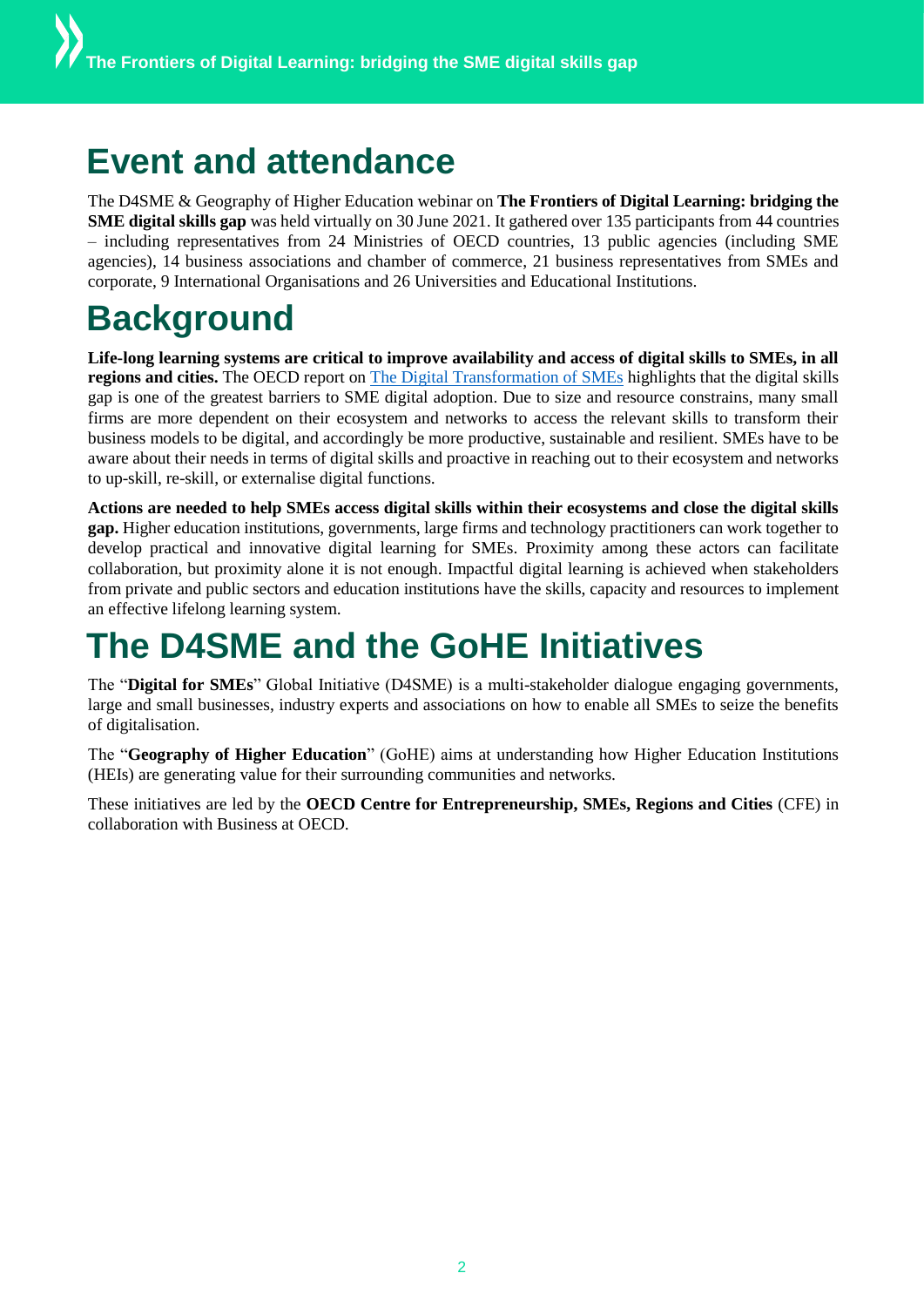### **The panelists**



**Anastasia Chalkidou** Accounting Director, Co-Founder *Quantum BITS*



**David DeVallance** Vice Rector for Internationalization *University of Primorska*



**Yossi Hayut** Head of education *Wix.com*



**Anna Klissouras** EU Public Policy Manager SME *Amazon*



**Quang-Minh Lepescheux** EU Government Affairs *Microsoft*

Anastasia Chalkidou is a graduate of the Athens University of Economics and Business and an ACCA member since 2011. She initiated her career at PwC Greece as a senior auditor until 2007 when she joined the financial services sector as an IFRS expert at EFG Eurobank. She was the first Greek to work as a Project Manager at the Accountancy Europe in Brussels until 2014, when she co-founded Quantum BITS, a company providing accounting, tax and IT services. She has been a lecturer in Accounting and Finance Bachelor and Post-graduate programs at the City Unity College in Greece until 2017 and since then she is a pro bono mentor for non-for-profit organizations promoting entrepreneurship in Greece.

David DeVallance is Vice Rector for Internationalization at the University of Primorska (UP) in Koper, Slovenia. He is responsible for leading UP's internationalization research and education efforts. DeVallance is also the Renewable Materials Composites Group Leader at InnoRenew Centre of Excellence. He earned his PhD and MS degrees at Oregon State University, and a BS degree from the Pennsylvania State University. Prior to moving to Slovenia, DeVallance was an Associate Professor at West Virginia University. He is a Past President of the Forest Products Society and past AIEA Presidential Fellow.

Yossi Hayut is the Head of Education at Wix.com. In his role, Yossi is responsible for formulating and executing Wix's educational vision – to teach and inspire the next generation to create stunning things with technology, deriving the main goal of having every child learn the skills of the 21st century. Prior to Wix.com, Yossi Founded a civic startup and served as head of product. Previously, Yossi founded the clinical legal education program that provides pro-bono assistance to Holocaust survivors at Tel Aviv University's Faculty of Law. He was also an instructor in the Economic Justice clinic, specializing in social business and microfinance loans for women in poverty, also at Tel Aviv University.

Anna Klissouras is the Public Policy SME spokesperson at Amazon Europe. Previously, she held communications and marketing roles including at the Amazon Seller Services business, at an SME solar technology company and at the United Nations, and has entrepreneurial experience as the founder of an e-commerce company. She holds two master's degrees in International Business from ESCP Europe and MDI India, as well as in Philosophy and Art History from Humboldt University.

Quang-Minh Lepescheux is Director, EU Government Affairs, for Microsoft, based in Brussels. He is responsible for the European Parliament relations, and has an individual focus on Skills and SMEs. Prior to moving to the Brussels team, Quang-Minh was Government Affairs Manager at Microsoft France, based in Paris. In that capacity, he also served as chair and spokesperson of the Business Software Alliance (BSA) France. Before joining Microsoft in 2011, Quang-Minh was Legal & Government Affairs Manager at Union des Fabricants (Unifab), the French IP association, and was previously Legal Counsel for Louis Vuitton. Quang-Minh holds a bachelor's degree in Business Law from the University of Paris and a Master's degree in IT Law from the University of Strasbourg.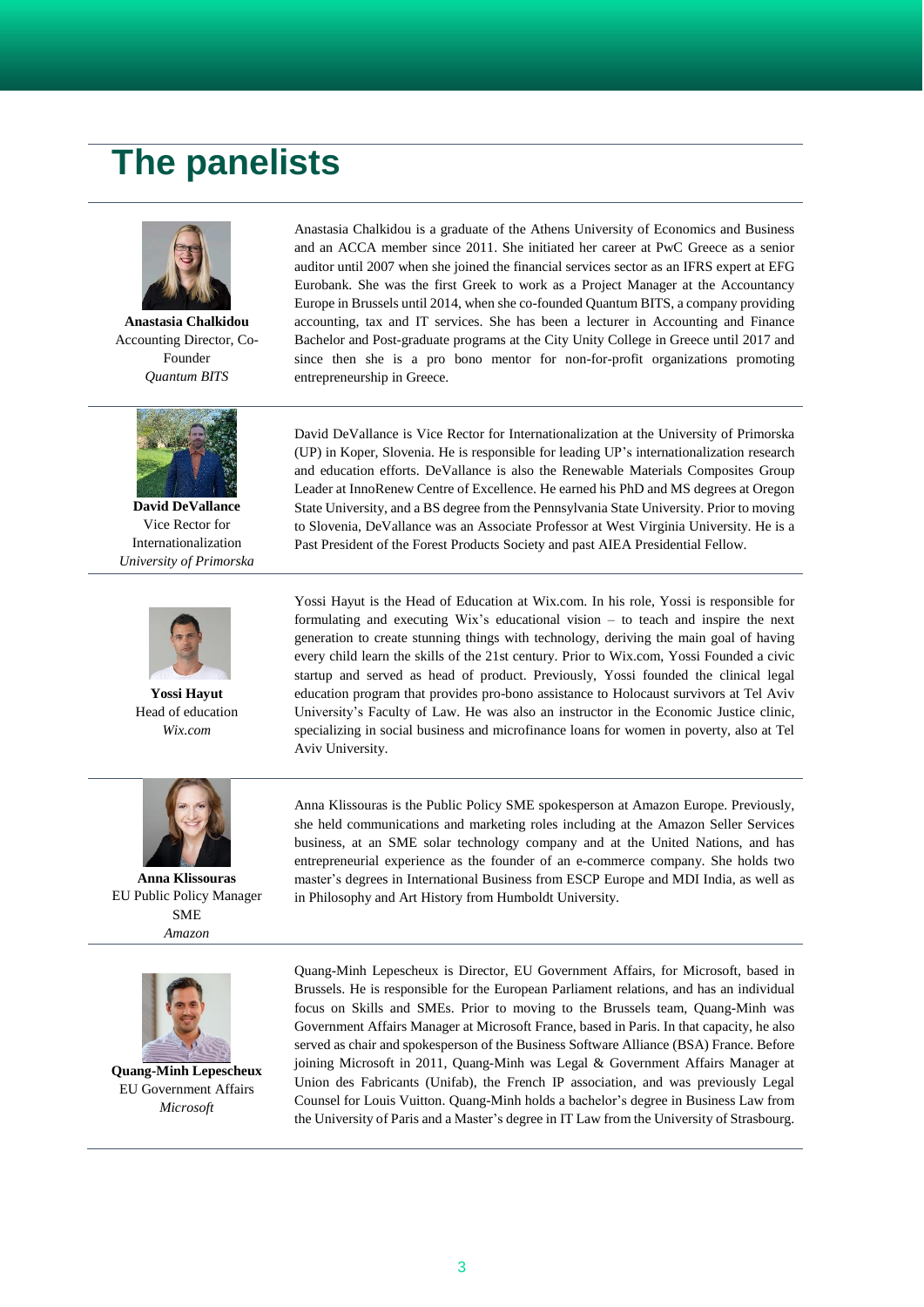

**Beth Ann Lim** Director of Policy Programs and Government Outreach for Asia Pacific *Facebook*



**Paolo Manfredi** Head of Digital Transformation Strategies *Confartigianato Imprese*



**Jeff Sandhu** Head of 42KL *Sunway iLabs*



**Claudia Suaznabar** Lead Specialist, Technology and Innovation Division *Inter-American Development Bank*

Beth Ann Lim is the Director of Policy Programs and Government Outreach for Asia Pacific at Facebook and Global Head of SheMeansBusiness. Prior to this role, she was responsible for Facebook's Small and Medium Businesses Community Engagement initiatives across the Asia Pacific region. Lim has over 18 years of experience in Asia working with small and large organizations to help develop and build strategies focused on digital transformation, economic development, and digital literacy. She is passionate about helping small and medium businesses succeed and is an active mentor in the startup and accelerator community. Lim holds an undergraduate degree from the University of California, Berkeley in East Asian Languages and speaks Mandarin.

Paolo Manfredi is head of digital transformation strategies of Confartigianato Imprese, the major Italian association of SMEs. He coordinates a national network of Digital Innovation Hubs, aimed at providing training and services focused on digital transformation to SMEs and artisans. He is a blogger, a public speaker and the author of two books on the relations between SMEs and innovation and on the changing role of provincial territories in the metropolitan century. His areas of expertise encompass inclusive innovation, SMEs and crafts, the relations between innovation, education, SMEs and local development. He holds a degree in Contemporary History at the University of Bologna.

Jeff Sandhu is currently spearheading an innovative & creative thinking computer science education platform called 42 Kuala Lumpur, part of Sunway iLabs FutureX Talent division. He has over 15 years of leadership experiences in the field of media, production, and creative, having held various positions championing an entrepreneurship mindset. He is the first Malaysian representative for the Asia-Europe Foundation (ASEF) 2015 Young Leaders Summit in Luxembourg where he helped build a foundation for entrepreneurship and education among the two continents. Jeff Sandhu is also the recipient of the U.S Department of State IVLP 2019 Programme on leadership and journalism.

Claudia Suaznabar is currently Lead Specialist at the Competitiveness Technology and Innovation Division of the Inter-American Development Bank (IDB) where she has worked for the last 15+ years. She now leads the Digital Transformation Cluster focused on the digital transition of firms. Claudia has worked extensively with several Latin America and the Caribbean countries in topics related to competitiveness, science, technology, innovation and SME development policies. She has a Bachelor's Degree in Business Administration from CUNEF, Spain, and a Master's Degree in Public Administration and International Development from the Kennedy School of Government at Harvard University.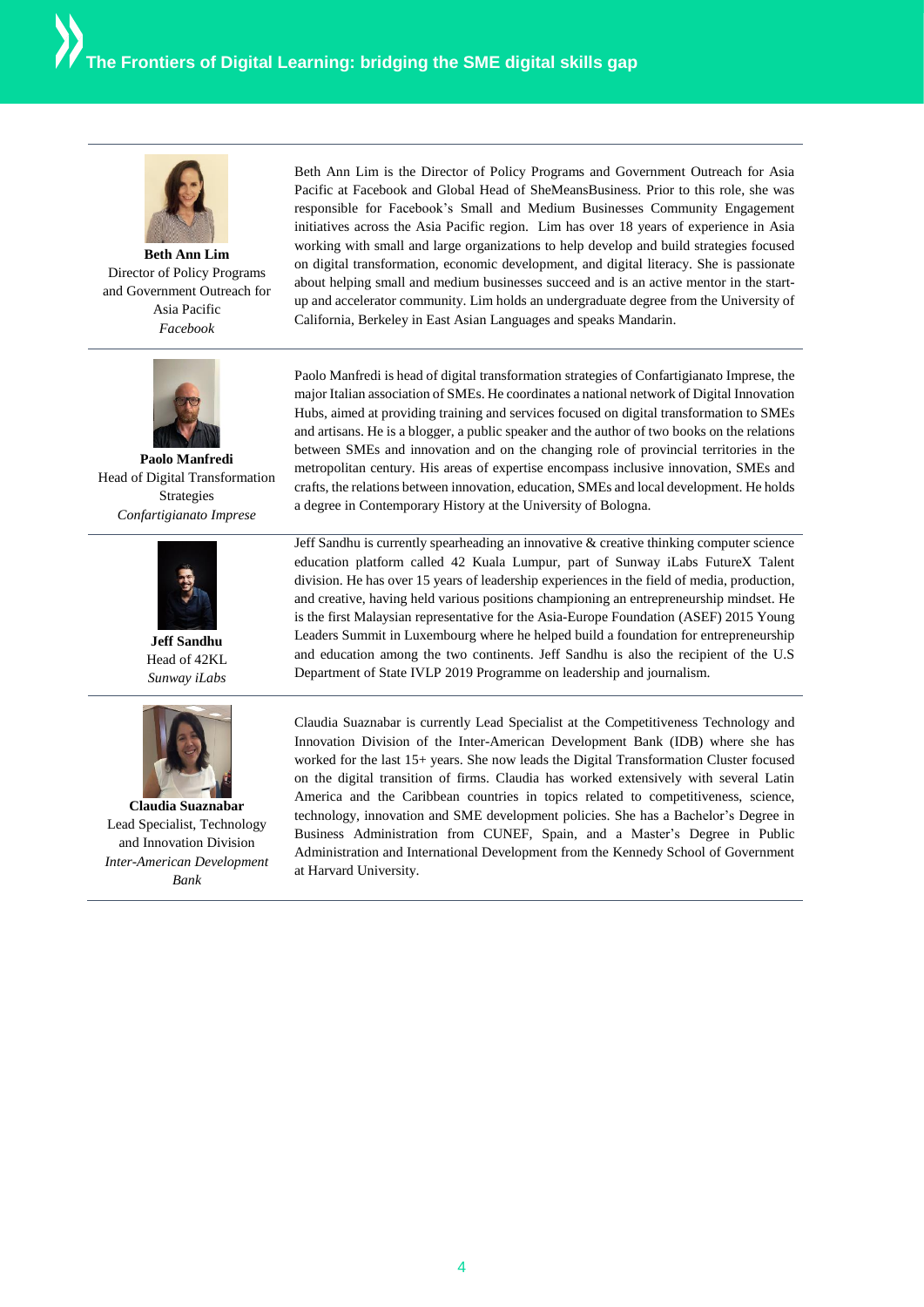# **Key Takeaways**

- **Digitalisation is key for Small and Medium Enterprises' (SMEs) resilience**. As the OECD/Facebook/World Bank "State of Small Business" report and the latest OECD "SME and Entrepreneurship Outlook" show. SMEs who already had an online presence (e.g. social media profile, ecommerce capabilities) before the pandemic experienced less of a decrease in revenue throughout the crisis. Some SMEs were also able to adapt and increase their adoption of digital tools. As Ms. Lim *(Facebook*) highlighted, consumption patterns have changed during the pandemic (for ex. increase of online purchases) and at least part of these changes are poised to last, which demands SMEs to scale-up their digital tools.
- **Lack of skills is one of the greatest barriers to SME digital adoption**. Most panellists convened that the lack of digital skills is often a result of SME **resource constraints** such as access to finance, lack of motivation to undertake or complete training, awareness and time constraints.
- Panellists, including Ms Suaznabar *(Inter-American Development Bank)* and Mr Manfredi (*Confartigianato*), suggested that offer and demand for digital skills training and development have evolved at different pace. Many **SMEs are overwhelmed by the amount of choice** on the market for digital skill training and often need assistance to understand and navigate the offer and identify the solutions that best fit their needs.
- In addition, **entrepreneurs have very little time to navigate through the increased offer of digital training**. Some SMEs turn to online courses (such as MOOCs) but the attrition rate (i.e. the number of students that drop off the course without completing it) is high as highlighted by Ms Suaznabar (*IDB*).
- In this regard, **Higher Education Institutions can play fundamental role in helping students and entrepreneurs find the digital course best suited to their schedule and needs**. HEIs also offer informal learning opportunity through entities like incubators and accelerators, which can result in positive digital benefits for SMEs. Increasingly, HEIs provide interactive training mentorship and offer a wide range of courses on digital (such as artificial intelligence, data science, industry 4.0), as highlighted by Professor David DeVallance (*University of Primorska*).
- **Higher Education Institutions are also developing research frontier digital teaching**. This is the case, for example, of the University of Primorska in Slovenia, whose HICUP Lab (Humans Interacting with Computers) hosts a group of international researchers working on making digital resources more interactive and profitable for users.
- Panellists agreed that it is important to **make a distinction between basic digital skills and advanced digital skills**. This is rather obvious when we refer to the use of advanced technologies such as Artificial Intelligence (machine learning algorithms for data analysis) or Distributed Ledger Technologies (e.g.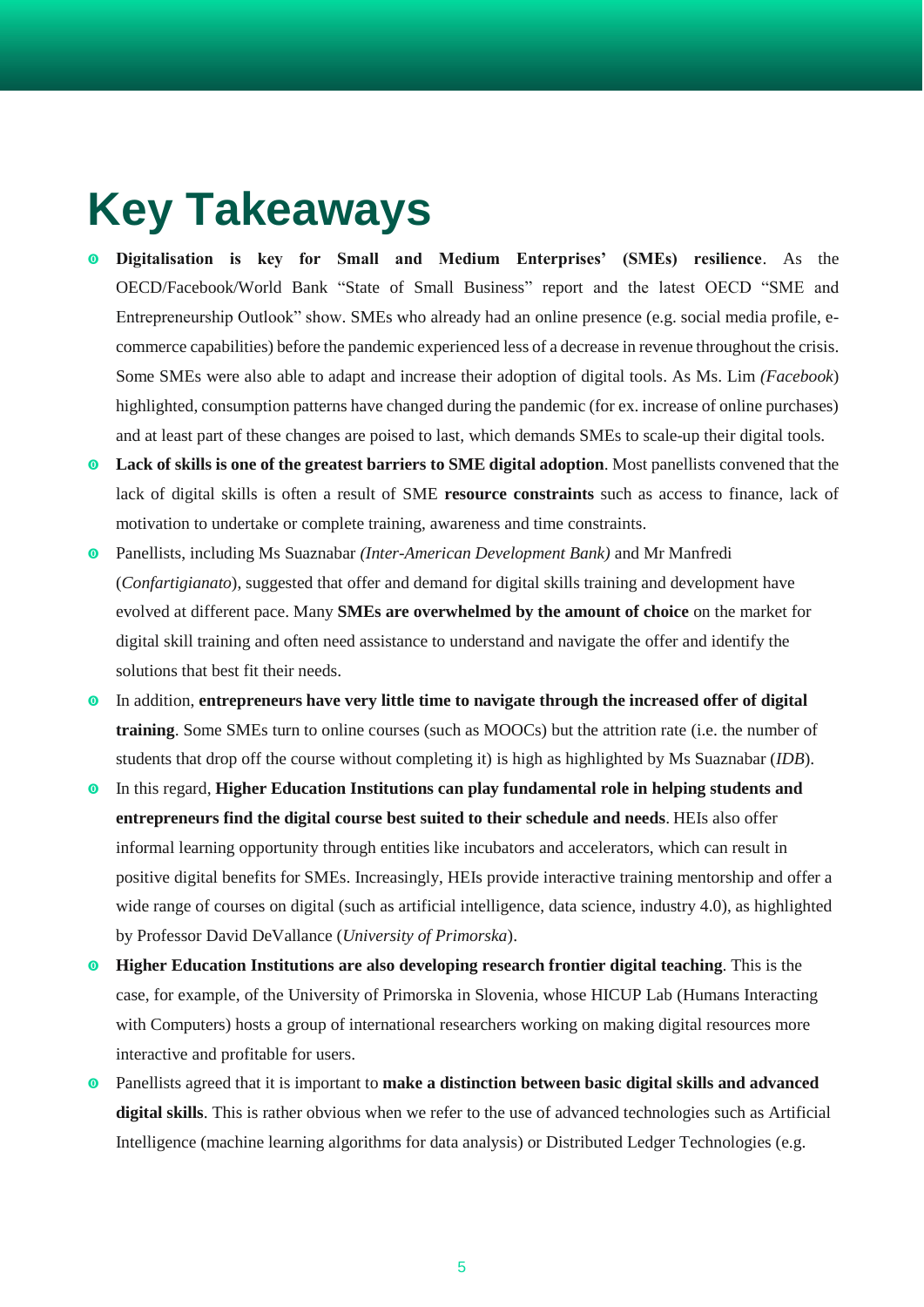blockchain). But it is important also for how effectively cheap and accessible digital tools are used (e.g. setting up a social media account for basic use versus using it to launch a structured digital marketing campaign). Thus training must be as tailored as possible to the specific needs of different groups of entrepreneurs and students in order to provide them with the right tools, as highlighted by Mr Sandhu (*42 Kuala Lumpur*).

- When addressing the digital skills gap, it is important to consider the large **heterogeneity of SMEs**, as small firms have different needs and **sectorial differences** can be large**.**
- Governments can play an important role in reducing the SME digital skills gap. Ms Chalkidou *(Quantum BITS)* as a small business owner herself called for **governments and international institutions to provide financial and tax incentives for SMEs to undertake trainings**. Ms Suaznabar (*IDB*) brought the example of the *Coding Boot Camps* financed by IDB and governments, offering scholarships in various Latin American countries, that are meeting an extremely high demand from local communities and especially young people and entrepreneurs.
- Some key messages emerged from the discussion on how to design impactful digital skills training for SMEs. These include the need to keep the design simple with the **needs of SMEs at the core,** the importance of **measuring the impact of skills programs** to allow the initiatives to continually improve, and as Mr Sandhu (*42 Kuala Lumpur*) highlighted, not to neglect educating SMEs on how to develop a **digital strategy**.
- Mr Manfredi (*Confartigianato*) highlighted that the focus of initiative should not just be on upskilling or reskilling SMEs, but also on enabling SMEs to outsource and **access the relevant digital skills within their ecosystems and communities**.
- There is an important role to be played by **large firms and technology providers**, many of which provide the digital tools and platforms that SMEs use to go online. Mr Lepescheux *(Microsoft)* referred to this as "big techs" responsibility. Panellists mentioned initiatives and programmes that exemplify the private sector offer of practical and accessible digital training for SMEs & entrepreneurs, such as Microsoft's *Global Skilling Initiative*, Amazon's *small business Accelerator* programs, Facebook's *She Means Business* and Wix's *online boot camp* bringing together youth and local small firms, as described by Mr Hayut (*Wix*). These programmes usually offer a mix of general digital skills training and practical insights on the most effective ways to leverage the digital services offered by the large technology providers.
- There is a need to **strengthen the links between higher education institutions, the private sector, technology providers and the public sector**. Ms Klissouras *(Amazon)* shared Amazon's experience with such cooperation on the small Business Accelerator programs and suggested they are essential to deliver relevant digitalisation education, as governments alone do not always have direct access to smaller firms or the specific skillset to educate them. Cooperation is also essential to design courses that are relevant for SMEs and that provide entrepreneurs with basic skills. Ms Lim shared from Facebook's experience that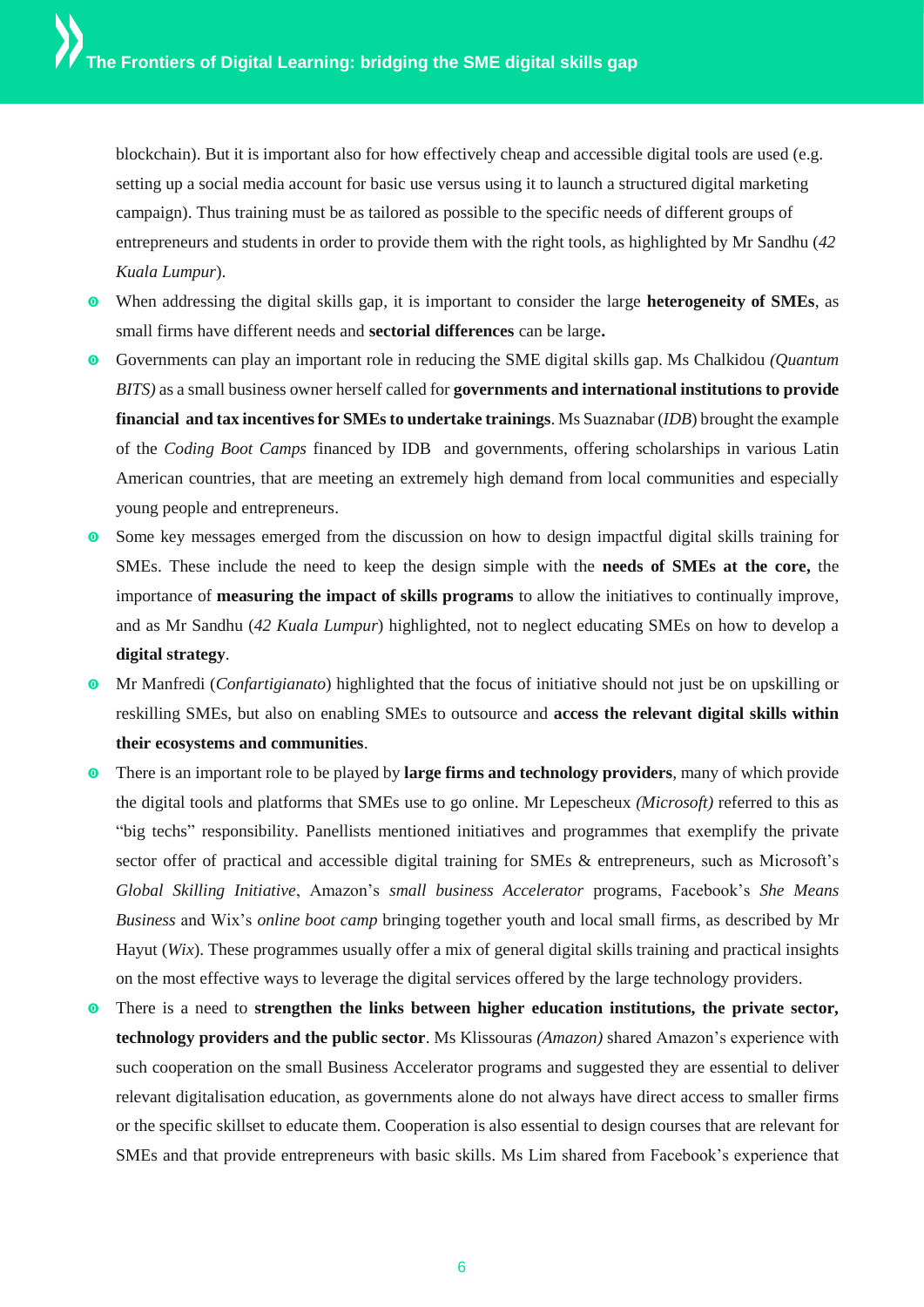collaborating with local partners to deliver training has been highly effective and that **the free flow of data between countries** can help SMEs use digital tools to reach new customer and integrate in global value chains.

 A great emphasis is being placed in many countries on transforming the crisis into an opportunity for SME digitalisation. HEIs and private sector programmes play a critical role in **enabling SMEs to develop and access digital skills, a prerequisite for them to build back better for a digital, inclusive and sustainable future**.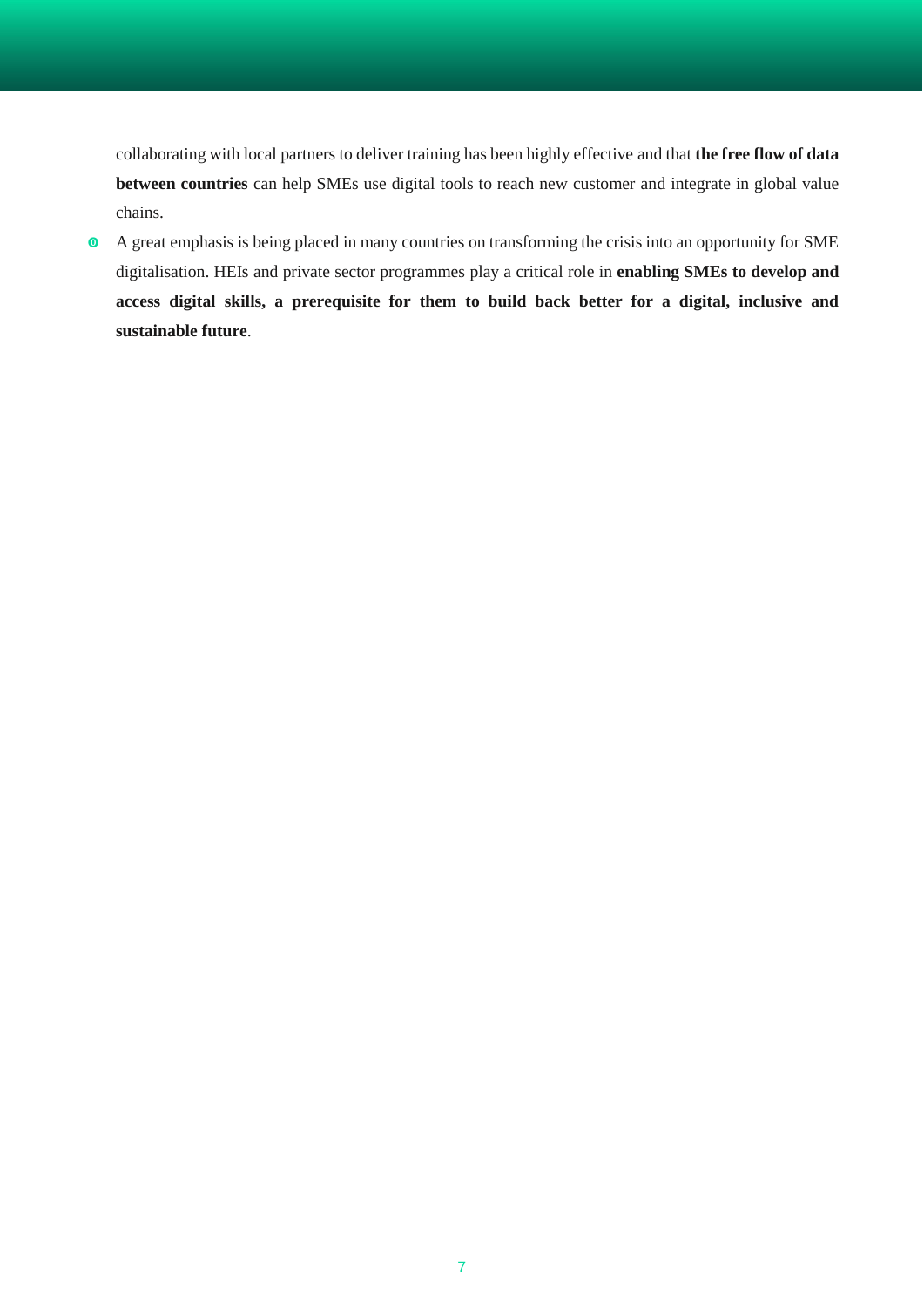### **For further reading**



#### **The Digital Transformation of SMEs**

Despite potentially tremendous benefits, small and medium-sized enterprises (SMEs) lag in the digital transformation. This report looks at recent trends in SME digital uptake, including in the context of the COVID-19 crisis. It focuses on issues related to digital security, online platforms, blockchain ecosystems, and artificial intelligence. It identifies opportunities, risks of not going digital; barriers to adoption and policy actions to speed SME transformation.



#### **Increasing SMEs' resilience through digitalisation: the case of Korea**

The report investigates the role of government programmes in strengthening SMEs' resilience to external shocks, by focusing on SME digitalisation policies implemented in Korea during the COVID-19 outbreak. The report examines how digital tools and services contributed to enhancing SME resilience during the pandemic and how policy programmes facilitated the strong acceleration in SME uptake of digital technologies.



#### **OECD SME& Entrepreneurship Outlook 2021**

Reviews the latest trends in SME performance and provides a cross-country overview of business conditions and policy frameworks for SMEs and entrepreneurs, with a forward-looking perspective on emerging opportunities and challenges, including digitalisation.

GOOSCO

#### **Going Digital: Shaping Policies, Improving Lives**

Identifies policy areas where governments can shape the digital transformation and improve lives, highlights key opportunities, challenges and related policies, and offers new analysis and recommendations for better policies in the digital age.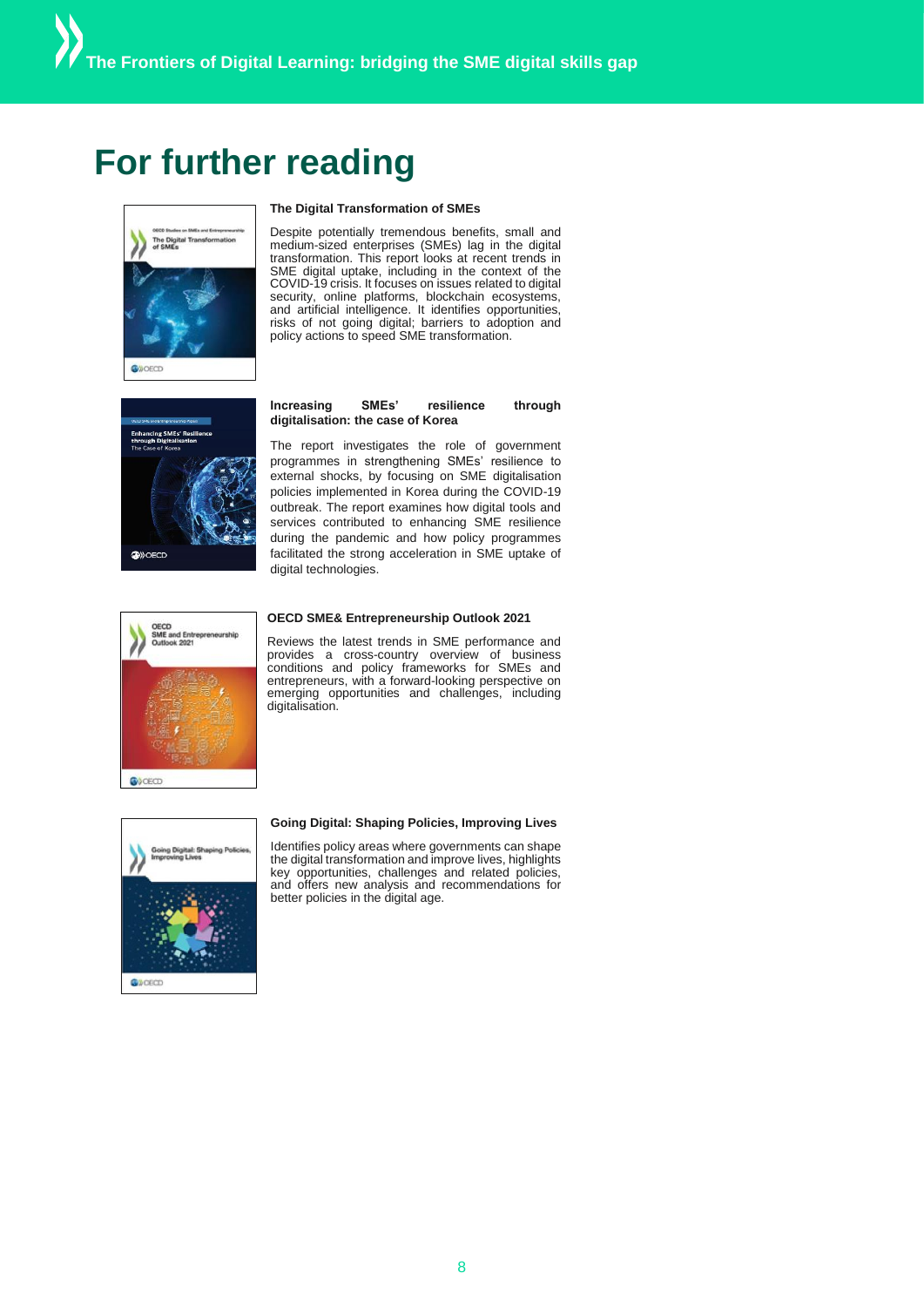

#### **Contact:**

**OECD Centre for Entrepreneurship, SMEs, Regions and Cities**

**Celine KAUFFMANN, Head of Entrepreneurship, SMEs & Tourism Division (EST)** Celine.KAUFFMANN@oecd.org

**Marco BIANCHINI, Coordinator of the D4SME Initiative, EST Division** Marco.BIANCHINI@oecd.org

**Anne RIMMER, Policy Analyst, Geography of Higher Education (GoHE), EST Division** Anne.RIMMER@oecd.org

**Follow us on Twitter:** 



 **@OECD\_local**